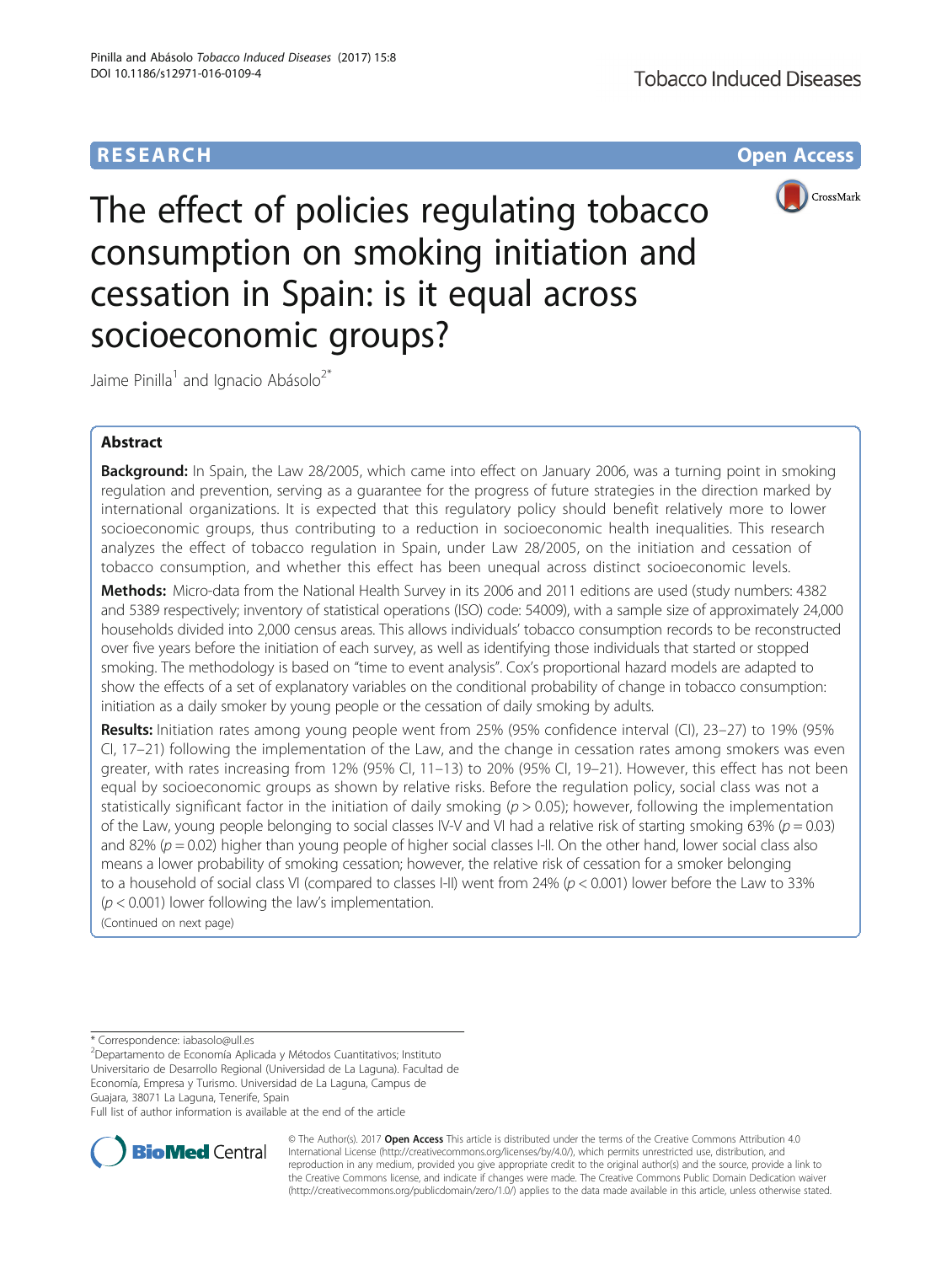### (Continued from previous page)

**Conclusion:** Law 28/2005 has been effective, as after its promulgation there has been a decrease in the rate of smoking initiation among young people and an increase in the rate of cessation among adult smokers. However, this effect has not been equal by socioeconomic groups, favoring relatively more to those individuals belonging to higher social classes.

Keywords: Tobacco regulation, Socioeconomic groups, Smoking initiation and cessation, Smoking bans, National health survey, Spain

# Background

Tobacco use is the second global risk factor for mortality in the world, responsible of 9% of deaths globally −18% of deaths in high income countries- (and causing 71% of lung cancer deaths), just preceded by high blood pressure, a traditional risk factor for coronary artery disease, which causes 13% of deaths globally [[1\]](#page-8-0). Prevalence of current tobacco smoking is therefore an important predictor of the future burden of tobacco related diseases and the social costs associated with it.<sup>1</sup> Tobacco control policies in high income countries have succeed in reducing the exposure to this risk and ultimately in reducing the levels of diseases caused by tobacco.

The first policies to confront the phenomenon of smoking in Spain were adopted in the mid-1980s. The first action was to explicitly consider tobacco as a drug and include it as a substance subject to the policies and controls of the National Drug Plan 1985. Policies began by regulating tobacco advertising on billboards and institutional media, a ban on television, and the appearance of the first educational programs in schools and early interventions in the primary care and public health system [[2\]](#page-8-0). In 2003, following the recommendations of the World Health Organization and European Directives, the first National Plan for Prevention and Control of Tobacco Use (NPPCT) was elaborated. Spain began to consider specific regulations on the control and prevention of smoking. The main objective of the NPPCT was to achieve harmonization between the different levels of public administration to avoid dispersion of competencies, and an insufficient systematic dissemination of action. It also aimed to make best use of the limited resources available and monitor more effectively compliance with regulations on sale, consumption and advertising of tobacco. However, for years the NPPCT could not prevent the Spanish legislation from continuing to occupy the lowest positions of the European Union with regard to the effectiveness of their strategies for smoking prevention [[3\]](#page-8-0).

In Spain, the Law 28/2005 (Law 28 hereinafter), which came into effect on January 2, 2006, was a turning point in smoking regulation and prevention, serving as a guarantee for the progress of future strategies in the direction marked by international organizations. Particularly, this Law was implemented setting out policies against smoking and the control, sale, supply, consumption and publicity of tobacco; the main aim of this law being the prevention and control of tobacco consumption.<sup>2</sup>

It is well known that mortality rates are higher among lower socioeconomic classes [[4, 5](#page-8-0)]. There is also greater prevalence of smoking in individuals from lower socioeconomic levels, and some studies affirm that this is one of the main causes of the different mortality rates among socioeconomic groups [\[6](#page-8-0), [7\]](#page-8-0). Furthermore, socioeconomic inequalities in the prevalence of smoking over time, rather than reducing or remaining stable, have become more accentuated. Nagelhout et al. in a study carried out in Holland over the period 2001–08 found evidence of an increase in socioeconomic inequalities in the prevalence of smoking, though only among women [[8\]](#page-8-0). Bosdriez et al. researching the evolution of socioeconomic inequalities in the cessation of tobacco consumption in eleven European countries (including Spain) showed that inequalities had also increased significantly in the period 1987–2012 [\[9](#page-8-0)]. Moreover, Alves et al. in a study for Portugal, carried out between 1987 and 2006 found evidence of an increase in socioeconomic inequalities in the prevalence of smoking [[10\]](#page-8-0).

Given the aim of reducing socioeconomic inequalities in health $3$  and also given the higher prevalence of smokers (and other health risky behaviour) among lower social classes [\[6](#page-8-0), [7](#page-8-0)], it is expected that policies that aim to control tobacco consumption should benefit relatively more to lower socioeconomic groups, thus contributing to a reduction in socioeconomic health inequalities. Is this what has happened in Spain after the promulgation of Law 28? The answer to this question is the main motivation for the aim of this paper, particularly, to analyze if the implementation and development of Law 28 has had an equal effect on different socioeconomic groups. Previous approaches that have explored the effect by socioeconomic level on policies of tobacco reduction can be classified into at least two groups: fiscal policies that affect the price of tobacco and regulation policies that control consumption through other interventions.

Regarding policies that affect tobacco prices (through tobacco tax changes), the results show, in general, that the effect of price changes is directly related to consumers'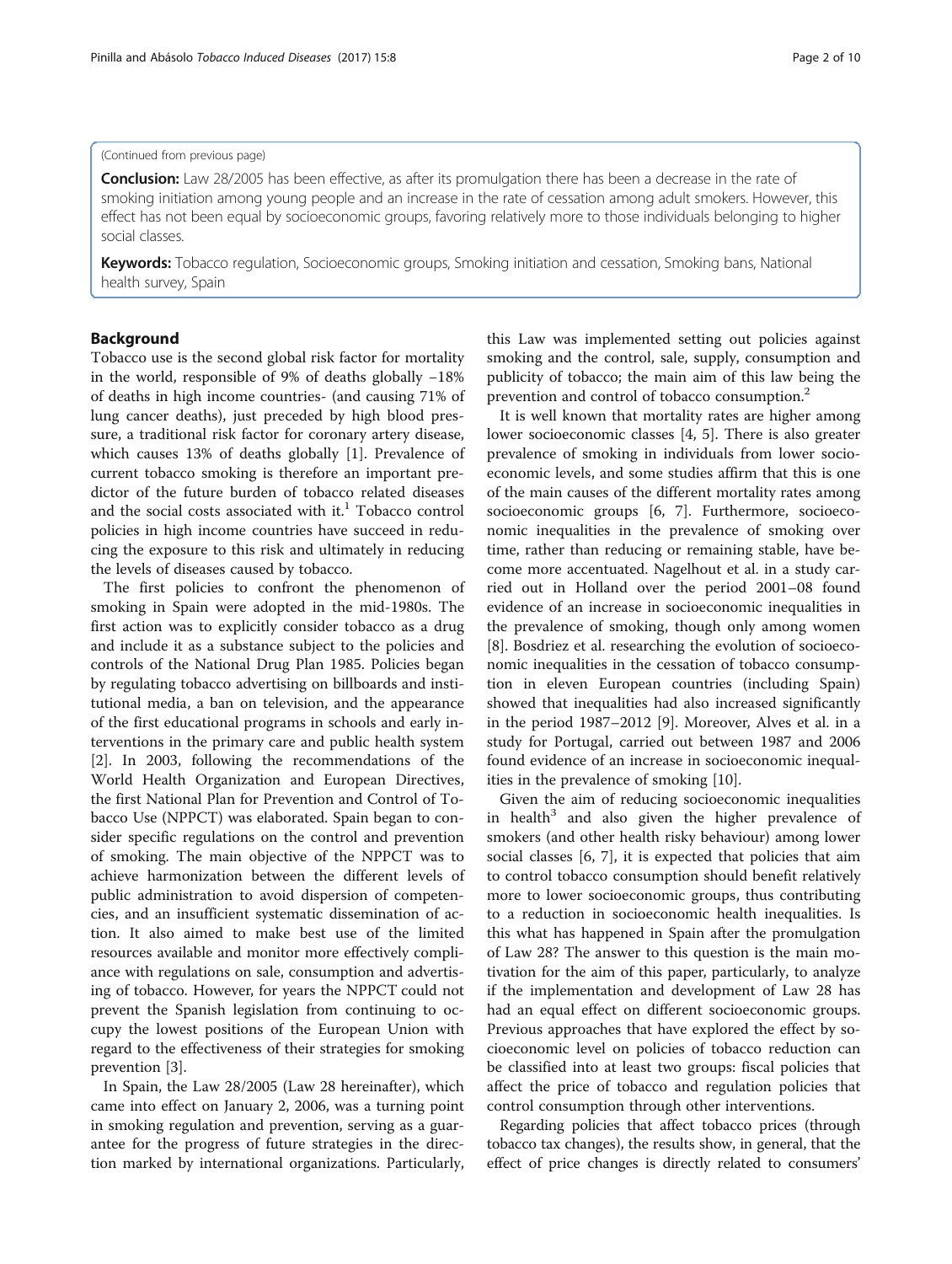income levels and purchasing power. In a pioneering study with data from surveys of British households for the period 1972–1990, Townsend et al. showed evidence of greater price elasticity of cigarettes among lower socioeconomic groups [\[11\]](#page-8-0). Subsequently, Farrelly et al. with data from the national health survey of the United States (collating data for 14 years, from 1976 to 1993) concluded that adults with lower than average incomes have a response four times more sensitive to changes in tobacco prices than those that have an above average income [[12](#page-8-0)]. Gruber et al., in an analysis of tobacco expenditure, using data from a Canadian survey on family expenditure (1982 to 1998), found demand elasticity much higher for the lowest income quartile compared to families with higher incomes [\[13\]](#page-8-0). Along similar lines, Colman and Remler and Lee et al. also demonstrated that greater price elasticity is found in the decision to start smoking in lower income households compared with those with medium to high incomes [[14](#page-8-0), [15\]](#page-8-0). Additionally, the effects of price increases are greater among younger people and less welloff social groups [[16](#page-8-0)]. The most recent estimations on price elasticities on cigarette demand can be found in studies that exploit, in different countries, the ITC survey model (International Tobacco Control): Nargis et al. for Bangladesh [\[17](#page-8-0)], Huang et al. and Yao et al. in China [[18, 19\]](#page-9-0), Cornelius et al. in the United States and Cowie et al. in Australia [\[20, 21\]](#page-9-0). The results obtained for these countries once again demonstrate that cigarette consumption among people from lower level socioeconomic groups is more sensitive to price variations than consumption among higher socioeconomic groups. Clearly, taxes on tobacco, despite being regressive from the economic viewpoint, are a useful tool to reduce the socioeconomic gradient of tobacco consumption.

As for regulatory policies to reduce tobacco consumption, the literature encompasses various interventions ranging from smoking prohibitions at work or in public spaces, to advertising restrictions for tobacco publicity and health warnings on cigarette packets or restrictions on access to cigarette vending machines. The literature also highlights the impact of these interventions by socioeconomic status of individuals (e.g., see the systematic review conducted by Thomas et al.) [\[22](#page-9-0)]. In studies analyzing the acceptance of policies for smoking restrictions, differences by socioeconomic levels were found. It was shown that the higher the income level, the higher the probability of accepting restrictions on the consumption of tobacco in bars/cafés [\[23](#page-9-0)]. These authors also found that the educational level of individuals was also positively related to acceptance of the ban on tobacco consumption in bars and cafés. Overall, therefore, individuals with higher education better understand the health risks posed by tobacco consumption, and accept them to a greater extent than the less educated. However, despite

the educational level facilitates understanding of the warnings, it is not decisive for such comprehension to lead to cessation. Actually, studies with samples at different periods and interviews 'before and after' entry into force of smoking bans do not find any differences by socioeconomic level in the effectiveness of restrictions on consumption. This is the case of Becker et al., who studied the effect of a smoking ban in a hospital at USA, with survey data obtained six months before and six months after the implementation of the ban; they found that this policy was very effective but there were not found differences by occupation or education level [\[24\]](#page-9-0). Also, Willemsen, in a cross-sectional study with data from a survey from Dutch adult smokers, found no differences in smoking by educational level (low, medium or high) after the introduction of new health warnings [[25](#page-9-0)]. Schaap et al. analysed the impact of tobacco control policies on quit ratios in 18 European countries (including Spain) by means of crosssectional data from national health surveys; they show that both high and low educated smokers benefit equally from the nationwide tobacco control policies [\[26\]](#page-9-0). Finally, in their review, Thomas et al. neither find strong evidence of a socioeconomic gradient in the application of smoking restrictions and health warnings [\[22](#page-9-0)]. In short, at least compared to fiscal policies, there is no evidence that different public interventions in the field of tobacco regulation have a differential effect by socioeconomic level (i.e., favoring the lower socioeconomic groups).

This paper is divided into the following sections. In section 2, materials and method are presented. Section 3 contains the results and section 4 ends with the discussion of this research.

# Methods

## Data

In our study, we use microdata from the Encuesta Nacional de Salud or ENS (Spanish National Health Survey) in 2006–2007 (ENS06) and 2011–2012 (ENS11). The questionnaire provides past and present information on individuals' tobacco consumption. At the time of the survey, individuals identified themselves as: daily/occasional smokers, ex-smokers or individuals that have never smoked. The questions "how long ago did you give up smoking?" and "what age did you start to smoke at?", combined with the age at the time of the survey, allow us to reconstruct the smoking history of individuals over the five years prior to the beginning of the survey: between 2001 and 2005, with the responses from 2007 questionnaire (ENS06) and between 2006 and 2010, with the responses from 2012 (ENS11).

Our analysis attempts to detect the presence of socioeconomic inequalities in the process of tobacco consumption initiation and cessation. In particular, we focus on initiation of smoking by young people under 21 years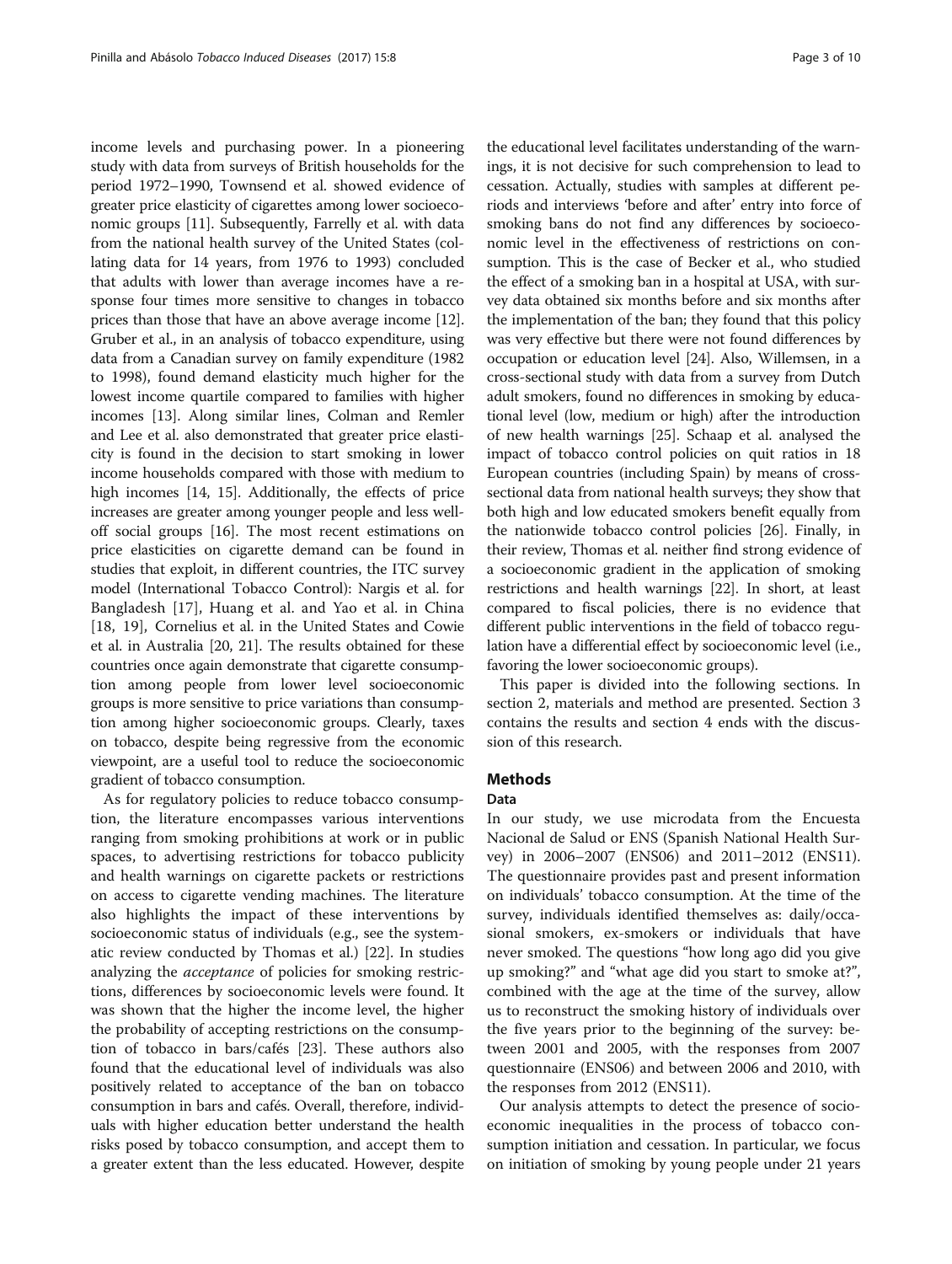old and cessation by regular smokers of 21 years old or older. We use the threshold of 21 years old as the initiation time  $t_0$ , because we consider this age as the minimum age in which individuals adopt fixed habits of daily smoking [\[27](#page-9-0), [28](#page-9-0)]. The comparison of the results between cohorts ENS06 and ENS11 allows us to evaluate the effect of Law 28. Figure 1 depicts the ages, transitions and years of the cohorts.

The ENS has, in its editions ENS06 and ENS11, a sample size of 29,478 and 21,508 individuals, respectively. For the analysis of the initiation of tobacco consumption among young people, we have a sample of 3,412 observations, of which 1,991 correspond to ENS06 and 1,421 to ENS11. In the analysis of smoking cessation, the total sample consists of 13,207 individuals, with 7,567 and 5,640 individuals from ENS06 and ENS11, respectively.

Both ENS surveys provide information on socioeconomic status (occupation and educational level) and other demographic variables (gender or region of residence) and about the state of health of interviewees, which we also consider in this study.

After four years of its application, Law 42/2010 was passed amending Law 28/2005 and extending the smoking ban to all enclosed spaces. The effect of this new law has not been evaluated in our work in the absence of an appropriate database. In 2014, the ENS was replaced by the European Health Survey (EHS). The fieldwork of the EHS14 was conducted between January 2013 and February 2014. The previous dates leave us a margin of just two years to analyze changes with respect to smoking. The lack

of information on the date and time without smoking in ex-smokers prevents us from analyzing the process of abandonment.

### Variables

The presence of socioeconomic inequalities are studied using the "social class" variable of the reference person in the household, which we group into four categories based on the National Classification of Occupations: class I-II (Directors and managers with university degrees), class III (intermediate professions and selfemployed), classes IV and V (skilled and partly-skilled occupations), and class VI (unskilled workers).

In the analysis of initiation in tobacco consumption, we incorporate as control variables as well as gender, the fact that some individuals reside in areas where there is low tax on tobacco (i.e., the Canary Islands and Ceuta or Melilla). The objective is to capture any possible price effects, as living in these areas mean tobacco is sold at substantially lower prices than in the rest of Spain. As for the analysis of tobacco cessation, we add, apart from gender and residence in a low-tobacco duty area, the level of studies of interviewees. This level is divided into four groups: primary education and below, secondary, vocational training or baccalaureate and university level. In addition, other work-related variables (if the individual works or is unemployed) and health variables (if the interviewee has suffered a heart attack), are included. Regarding work, Law 28 bans smoking in the workplace, which means that those in work have an incentive to cut down or give up smoking [\[29\]](#page-9-0). As for health, suffering a

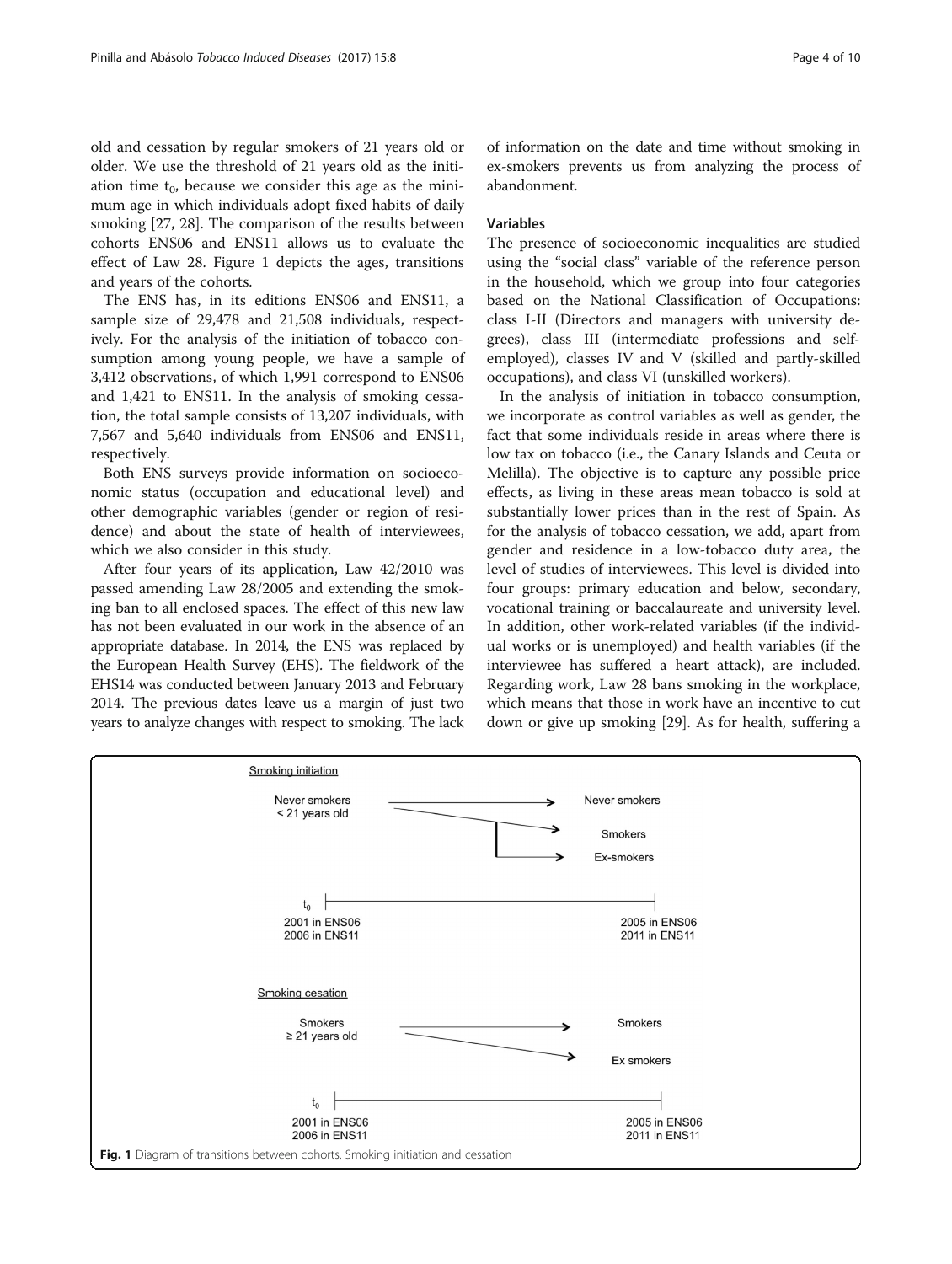high mortality illness, like a heart attack, is an important incentive to stop smoking [\[30, 31](#page-9-0)]. Age could not be included in any of the models as this changes over time, the same occurs with level of studies among youngsters in the model for initiation of smoking. The income variable, measured by the ENS as average household income, is not included in the model as a socioeconomic indicator for two key reasons: on the one hand, the values of reference intervals between the two surveys are very different, and on the other, this variable has large number of observations missing.

#### Statistical analysis

To obtain the maximum possible information of the sequence of change (starting and giving up) and the moment in time when they happen, we opted for a methodology involving "time to event analysis" instead of transversal analysis with models of discrete choice.

We adjust Cox's proportional hazard models, where we measure the effects of a set of explanatory variables on the conditional probability of change, either initiation of regular smoking or cessation (ex-smoker).

Cox's regression model is determined by the relationship:

$$
h(t/x) = h_0(t) \exp(X'\beta)
$$

where temporal/time dependence is included in the rate of base risk  $h<sub>0</sub>(t)$ , and the explanatory variables act in log-linear form,  $exp(X'\beta)$ , where  $\beta$  is a vector of unknown regression coefficients that parameterizes the model.

Owing to the existence of incomplete data –right-censored data values-, the parameters of Cox's model are estimated by partial likelihood, allowing consistent estimates to be obtained [[32](#page-9-0)–[34](#page-9-0)].

The proportionality of the explanatory variables was checked both graphically as well as statistically through the analysis of Schoenfeld residuals [\[35\]](#page-9-0). Explanatory variables incorporate step-by-step models with the aim of detecting possible effects of multi-colinearity. As a statistical test of best fit, the verisimilitude ratio test is used. The analysis was carried out with the statistical package Stata (version 13.1, Texas: College Station; 2013).

# Results

Table [1](#page-5-0) shows the descriptive statistics of the variables that are included in the model for initiating tobacco consumption. With respect to the cohort 2001–2005, in 2001 there were 1,991 youngsters under the age of 21 years-old who had never smoked. Between 2001 and 2005, 1,492 young people remained as non-smokers, but 499 (25%) began smoking regularly. The average age of these young people at the time of the survey was 20.4 years old, with 52% being women, 6% residing in

the Canary Islands or, Ceuta and Melilla and the majority belonging to the social class IV-V. Regarding the 2006–2010 cohort, in 2006 there were a total of 1,421 youngsters who were non-smokers. Between 2006 and 2010, 1,153 (81%) remained non-smokers, and 268 (19% remaining) initiated smoking as a daily habit. The average age of these youngsters at the time of the survey was 20.5 years old, with 51% being female, and 7% residents in the Canary Islands, Ceuta or Melilla and the majority, 47%, belonging to social classes IV-V.

Table [2](#page-5-0) provides the statistics of the variables involved in the model of cessation of tobacco consumption. Regarding the cohort of 2001–2005, in 2001 there were 7,567 adults over 21 years old who were daily smokers. Between 2001 and 2005 6,650 (88%) remained as daily smokers and 917 (12%) stopped smoking. The average age at the time of the survey was 43.6 years old, 50% were women and 6% were resident in the Canary Islands, Ceuta or Melilla. There were 62% who were employed, 1.3% had suffered a heart attack at some time, 32% had secondary level studies and the majority, 44% belonged to social classes IV-V. As for the 2006–2010 cohort, in 2006 there were 5,640 daily adult smokers. Between 2006 and 2010, 4,516 (80%) remained daily smokers, and 1,124 (20%) stopped smoking. The average age at the time of the survey was 45.5 years old, with 43% being women, 6% residents in the Canary Islands, Ceuta or Melilla, 55% in employment, 1.7% had a heart attack, 48% with secondary level studies and the majority, 50%, belong to social classes IV-V.

Figures [2](#page-6-0) and [3](#page-6-0) show the Kaplan-Meier failure functions for initiation and cessation of smoking. In both models, the test log-rank for equality of functions rejects the equality hypothesis, consequently both cohorts 2001–2005 and 2006–2010 depict different transitions at the initiation and cessation. The estimation of the models with explanatory variables is performed for each cohort separately.

In Table [3,](#page-7-0) the results from the estimations obtained from Cox's proportional hazard models. The coefficients are presented as hazard ratios (also called relative risks). Regarding the influence of socioeconomic level in initiation of daily smoking by under 21 year-olds, the social class was not statistically significant in the 2001–2005 cohort, which was the cohort prior to Law 28. In the 2006–2010 cohort, social class has a significant effect on the risk of becoming a daily smoker. Young people that belong to social classes IV-V (skilled and partially skilled workers) and VI (unskilled workers) show a 63 to 82% higher relative risk, respectively, of initiating daily smoking than the more well-off social classes I-II (directors and managers with university degrees).

The analysis of cessation of daily smoking by adults showed that the lower the social class, the lower the probability of stopping smoking. For cohorts 2001–2005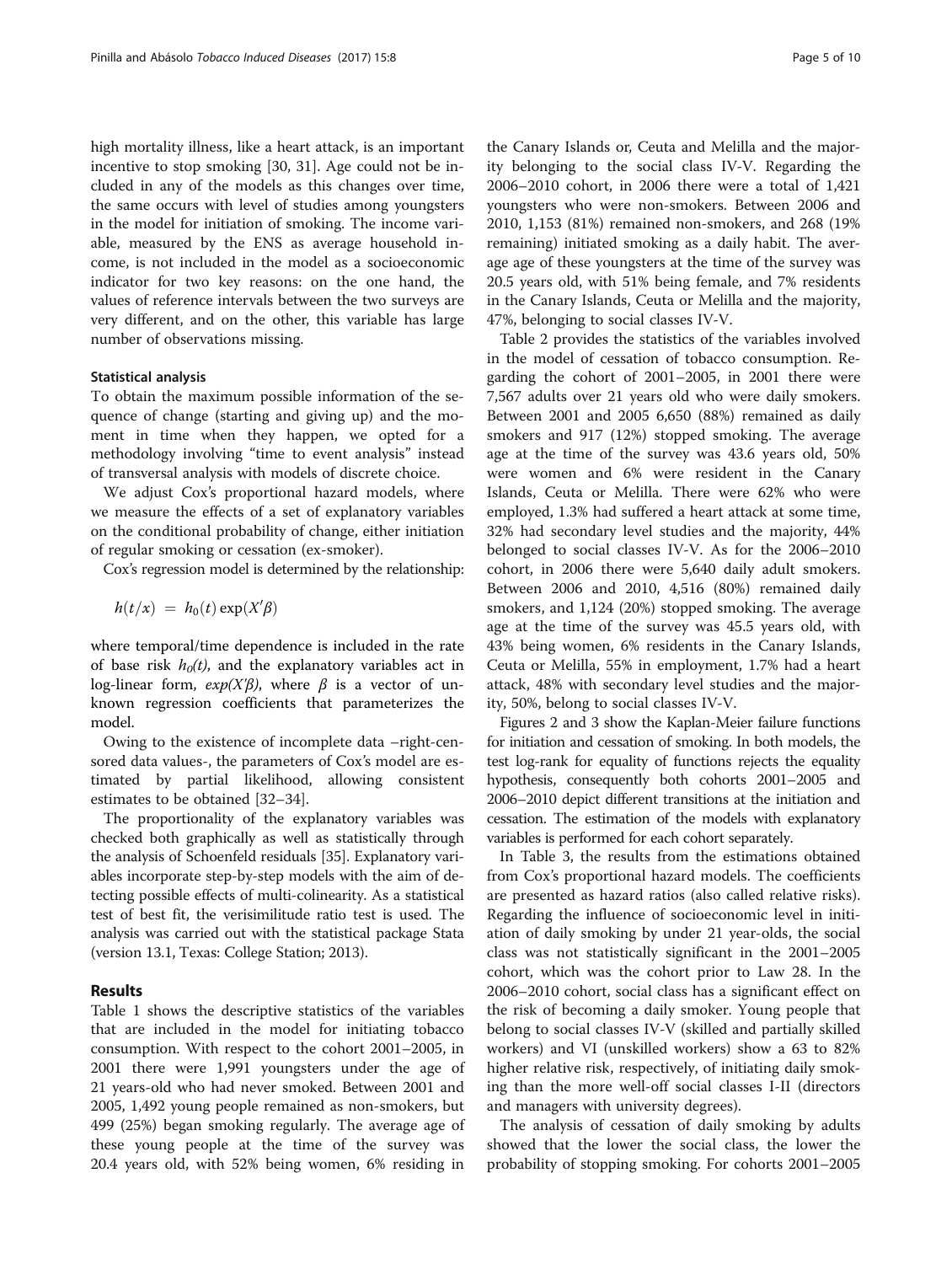| Dependent Variables                              | ENS <sub>06</sub><br>period 2001-2005<br>$N = 1991$ |              | ENS11<br>period 2006-2010<br>$N = 1421$ |              |
|--------------------------------------------------|-----------------------------------------------------|--------------|-----------------------------------------|--------------|
| Initiation as a daily smoker                     | Proportion (IC 95%)                                 | Observations | Proportion (IC 95%)                     | Observations |
| Yes                                              | 0.25(0.23;0.27)                                     | 499          | 0.19(0.17;0.21)                         | 268          |
| No                                               | 0.75(0.73;0.77)                                     | 1492         | 0.81(0.79;0.83)                         | 1153         |
| Pearson chi2(1) = 18.31 Pr = $0.000$             |                                                     |              |                                         |              |
| Independent variables at the time of the survey  | Average proportion                                  | Observations | Average proportion                      | Observations |
| Average age                                      | 20.38                                               | 1991         | 20.50                                   | 1421         |
| Women                                            | 0.52                                                | 1991         | 0.51                                    | 1421         |
| Social Class:                                    |                                                     |              |                                         |              |
| Class I-II                                       | 0.19                                                | 377          | 0.18                                    | 238          |
| Class III                                        | 0.23                                                | 449          | 0.17                                    | 234          |
| Class IV-V                                       | 0.43                                                | 844          | 0.47                                    | 631          |
| Class VI                                         | 0.14                                                | 275          | 0.18                                    | 238          |
| Resident in the Canary Islands, Ceuta or Melilla | 0.06                                                | 1991         | 0.07                                    | 1421         |

<span id="page-5-0"></span>Table 1 Description of the under 21 year-old cohorts that initiated daily, 2001–2005 and 2006-2010

and 2006–2010, belonging to social class VI household leads to a 24 and 33% lower risk of smoking cessation compared to households from classes I\_II, respectively. There is also a greater probability of tobacco cessation among individuals with higher education levels (higher vocational or university studies) than those with lower educational levels, although these differences were only statistically significant for the 2001–2005 cohort.

Regarding gender, being a woman was not statistically significant in either of the models, except in the cessation model for the 2006–2010 cohort. In this cohort, the relative risk of stopping smoking was 12% lower in

|  |  |  |  |  | <b>Table 2</b> Description of adult cohorts over the age of 21 years old that ceased smoking, 2001–2005 and 2006–2010 |  |  |  |
|--|--|--|--|--|-----------------------------------------------------------------------------------------------------------------------|--|--|--|
|--|--|--|--|--|-----------------------------------------------------------------------------------------------------------------------|--|--|--|

| Dependent Variable                               | ENS06<br>period 2001-2005<br>$N = 7567$ |              | ENS11<br>period 2006-2010<br>$N = 5064$ |              |
|--------------------------------------------------|-----------------------------------------|--------------|-----------------------------------------|--------------|
| Ex-smoker                                        | Proportion (IC 95%)                     | Observations | Proportion (IC 95%)                     | Observations |
| Yes                                              | 0.12(0.11;0.13)                         | 917          | 0.20(0.19;0.21)                         | 1124         |
| No                                               | $0.88$ $(0.87;0.89)$                    | 6650         | 0.80(0.79;0.81)                         | 4516         |
| Pearson chi2(1) = 150.88 Pr = $0.000$            |                                         |              |                                         |              |
| Independent Variables at the time of the survey  | Average proportion                      | Observations | Average proportion                      | Observations |
| Average age                                      | 43.64                                   | 7567         | 45.47                                   | 5640         |
| Women                                            | 0.50                                    | 7567         | 0.43                                    | 5640         |
| Social Class:                                    |                                         |              |                                         |              |
| Class I-II                                       | 0.19                                    | 1423         | 0.17                                    | 958          |
| Class III                                        | 0.24                                    | 1804         | 0.19                                    | 1055         |
| Class IV-V                                       | 0.44                                    | 3286         | 0.50                                    | 2764         |
| Class VI                                         | 0.13                                    | 951          | 0.13                                    | 749          |
| Level of education:                              |                                         |              |                                         |              |
| Primary or lower                                 | 0.18                                    | 2876         | 0.16                                    | 926          |
| Secondary                                        | 0.32                                    | 1680         | 0.39                                    | 2180         |
| Baccalaureate or vocational                      | 0.23                                    | 1764         | 0.23                                    | 1317         |
| University                                       | 0.16                                    | 1207         | 0.22                                    | 1217         |
| Employed                                         | 0.62                                    | 7552         | 0.55                                    | 5063         |
| Suffered heart attack                            | 0.01                                    | 7567         | 0.02                                    | 5063         |
| Resident in the Canary Islands, Ceuta or Melilla | 0.06                                    | 7567         | 0.06                                    | 5063         |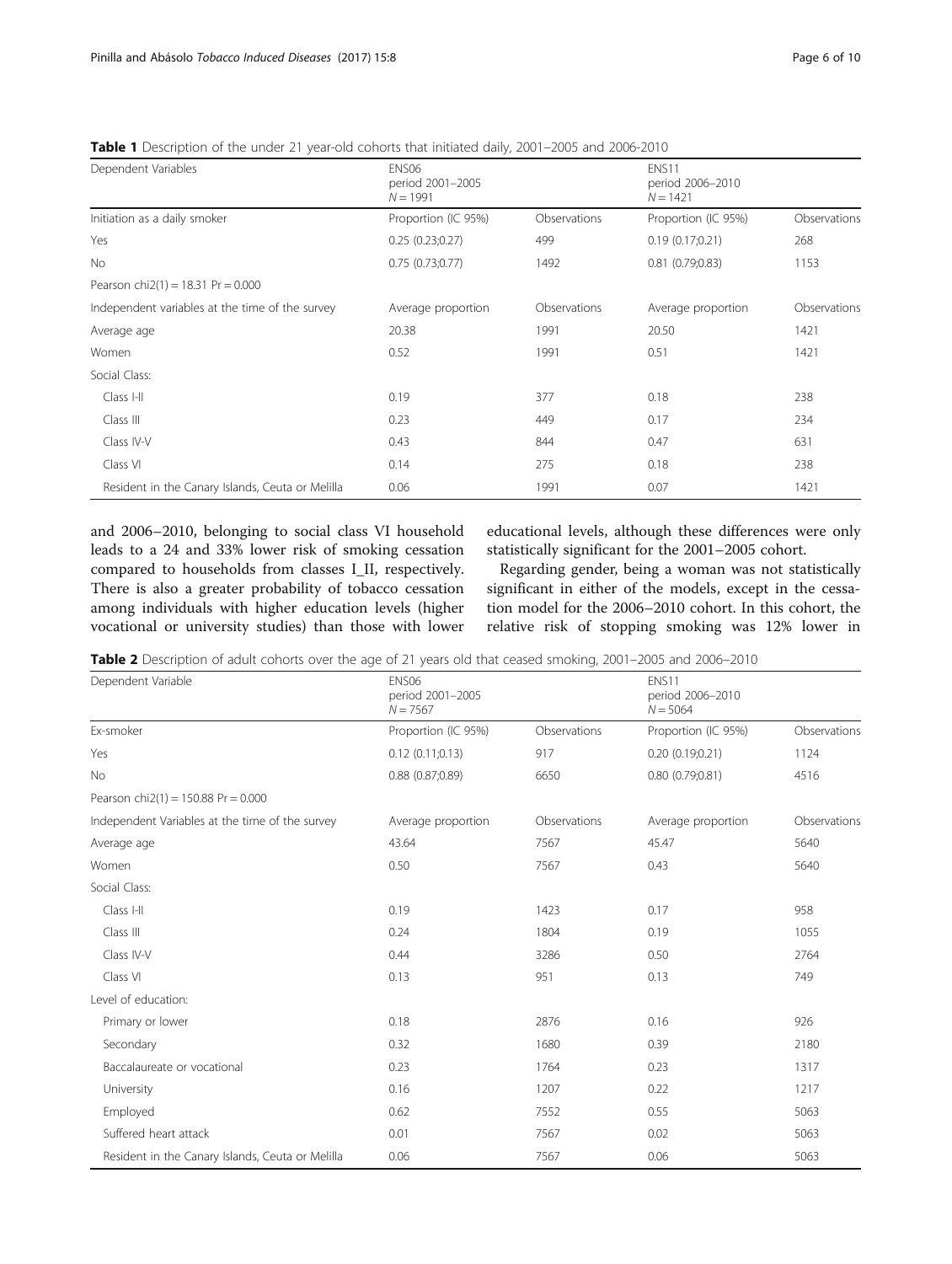<span id="page-6-0"></span>

women compared to men. Suffering a heart attack significantly increased the probability of cessation. By contrast, residing in a lower tobacco tax zone was not shown to have any statistically significant effect. Finally, being employed and in the 2001–2005 cohort meant a reduction in the relative risk of stopping smoking of 17%, though this situation was not statistically significant in the 2006–2010 cohort.

# Discussion

Our results show that the battery of smoking regulation policies that have been adopted in Spain between 2006 and 2011 with the development of Law 28, have coincided with an increase in tobacco cessation rates in adults and with a reduction in the likelihood of youth and adolescents to start as daily smokers. These results are consistent, therefore, with the idea that regulatory policies have been effective. However, this effectiveness has been unequal across social classes, benefitting (in terms of lower proportion of smokers) individuals belonging to higher social class households. Regarding possible explanations, some previous evidence suggests that lower socioeconomic status is associated with less understanding of the harmful health effects of tobacco consumption [\[36](#page-9-0)]. In addition, some studies have found increased nicotine dependence in individuals of lower socioeconomic status, hampering their chances of cessation [[37](#page-9-0)]. However, our results go in the opposite direction to some previous research [[22, 24](#page-9-0)–[26\]](#page-9-0), which find no differences in smoking by educational level after the introduction smoking bans.

Law 28 includes a series of measures that promote smoking prevention actions through health education and information. However, there is no reference in the Law to the implementation of specific programs for different socioeconomic levels to help reduce such health inequalities. The evidence found in this investigation -i.e., that Law 28 has been less effective for lower socioeconomic groups, indicates that part of its potential has been undermined, not in reducing the prevalence of smoking but in reducing socioeconomic inequalities in health that have smoking as their leading cause. If socioeconomic inequalities want to be reduced through effective regulations on tobacco consumption, preventive

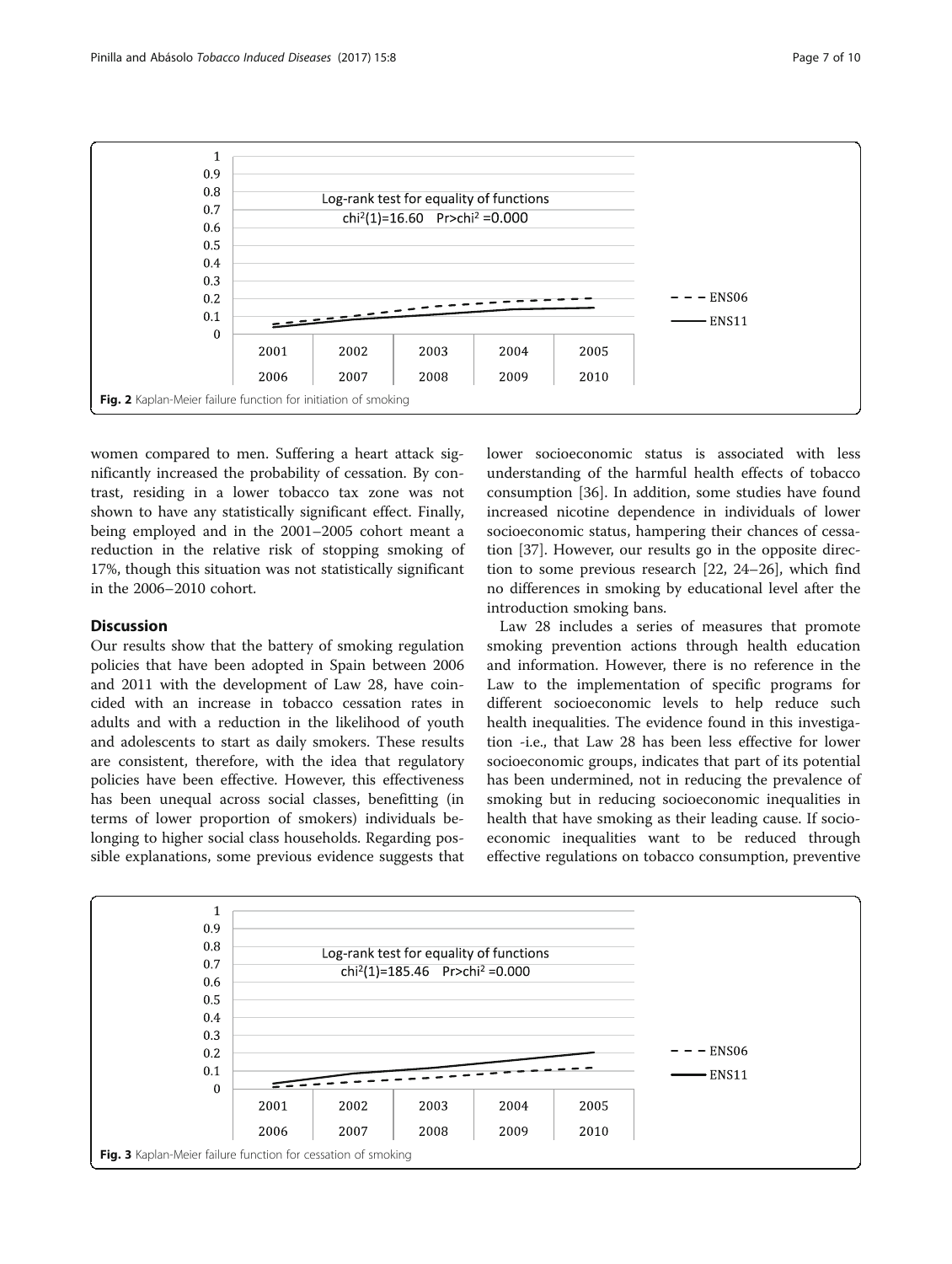| <b>Explanatory Variables</b>                     | Initiation                     |                    | Cessation                      |                    |
|--------------------------------------------------|--------------------------------|--------------------|--------------------------------|--------------------|
|                                                  | ENS <sub>06</sub><br>2001-2005 | ENS11<br>2006-2010 | ENS <sub>06</sub><br>2001-2005 | ENS11<br>2006-2010 |
|                                                  | Hazard ratio (std. err.)       |                    | Hazard ratio (std. err.)       |                    |
| Female                                           | 1.10(0.11)                     | 0.81(0.12)         | 1.11(0.76)                     | $0.88*(0.06)$      |
| Social class:                                    |                                |                    |                                |                    |
| Class I-II (reference)                           |                                |                    |                                |                    |
| Class III                                        | 0.87(0.14)                     | 1.42(0.38)         | 0.93(0.09)                     | 1.08(0.10)         |
| Class IV-V                                       | 1.09(0.15)                     | $1.63*$ (0.37)     | 0.88(0.09)                     | 0.85(0.08)         |
| Class VI                                         | 0.94(0.17)                     | $1.82*$ (0.47)     | $0.76**$ (0.10)                | $0.67**$ (0.09)    |
| Resident in the Canary Islands, Ceuta or Melilla | 0.73(0.17)                     | 0.62(0.18)         | 0.86(0.13)                     | 0.82(0.11)         |
| Working                                          |                                |                    | $0.83**$ (0.06)                | 0.94(0.06)         |
| Has suffered an heart attack                     |                                |                    | $3.10***(0.57)$                | $2.87**$ (0.45)    |
| Level of studies:                                |                                |                    |                                |                    |
| Primary or below (reference)                     |                                |                    |                                |                    |
| Secondary                                        |                                |                    | 1.15(0.11)                     | $0.78*(0.10)$      |
| High School or vocational train.                 |                                |                    | $1.26***(0.12)$                | 0.87(0.13)         |
| University students                              |                                |                    | $1.49**$ (0.16)                | 1.08(0.15)         |
| Num. Observations                                | 1836                           | 1281               | 7426                           | 5526               |
| Log pseudolikelihood                             | $-2822.08$                     | $-1355.25$         | $-7803.19$                     | $-9315.31$         |

<span id="page-7-0"></span>Table 3 Cox estimations of proportional randomness on the initiation and cessation of tobacco consumption: Cohorts 2001–2005 and 2006–2010

 $*(p$ -value < 0.05) \*\* (p-value < 0.01)

actions should be directed more strongly at young people and adults belonging to lower social classes. Likewise with gender: though in the period 2001–2005 there was no significant difference in the cessation (or initiation) by gender, in the period 2006–2011 it was noted that the relative risk of cessation in women was lower, indicating that policies controlling smoking have affected men relatively more. Educational and health actions should, therefore, impact more on women, leading to a relative improvement in their health and that of the fetus, in the case of pregnant women.

Our research is not exempt from some limitations. First, the smoking history of each individual has been reconstructed from his/her memories at the time of the survey with the potential bias that individual memory may imply. Second, in some explanatory variables taken from the questionnaire, the information prevents the historical evolution of individuals from being reconstructed. This is the case for educational level, employment status, social class and place of residence; however, with regard to the social class of the household-the key variable to identifying socioeconomic inequalities is based on occupations that the reference person has or has had and is not expected to change in the 5-year intervals. Third, this research fails to address an important effect, which is to measure the reduction in the level of tobacco consumption. Questions used in the questionnaire

available from the ENS (if consumption at the time of the survey is greater than, equal to or less than two years) make the analysis of this situation within the framework of the duration models impossible. Finally, as noted in the introduction section, during the period analyzed in this research, in addition to regulatory policy (through the development of Law 28), there have been successive increases in tobacco taxes. Thus, it cannot be excluded that our results are affected by this tax factor. However if -as evidence in the related literature shows [\[11](#page-8-0)–[16](#page-8-0)]- price elasticity of tobacco demand is inversely related to socioeconomic status, then, the relatively lower effectiveness of regulatory policies on lower social classes resulting from our study, would have been underestimated (i.e., socioeconomic inequality in the effectiveness of regulatory policies would be even greater).

# Conclusion

The smoking regulation contained in the Law 28/2005 has been effective, as after its promulgation there has been a decrease in the rate of smoking initiation among young people and an increase in the rate of cessation among adult smokers. Specifically, the initiation rates among young people went from 25 to 19% following the implementation of the Law, and the change in cessation rates among smokers was even greater, with rates increasing from 12 to 20%. However, this effect has not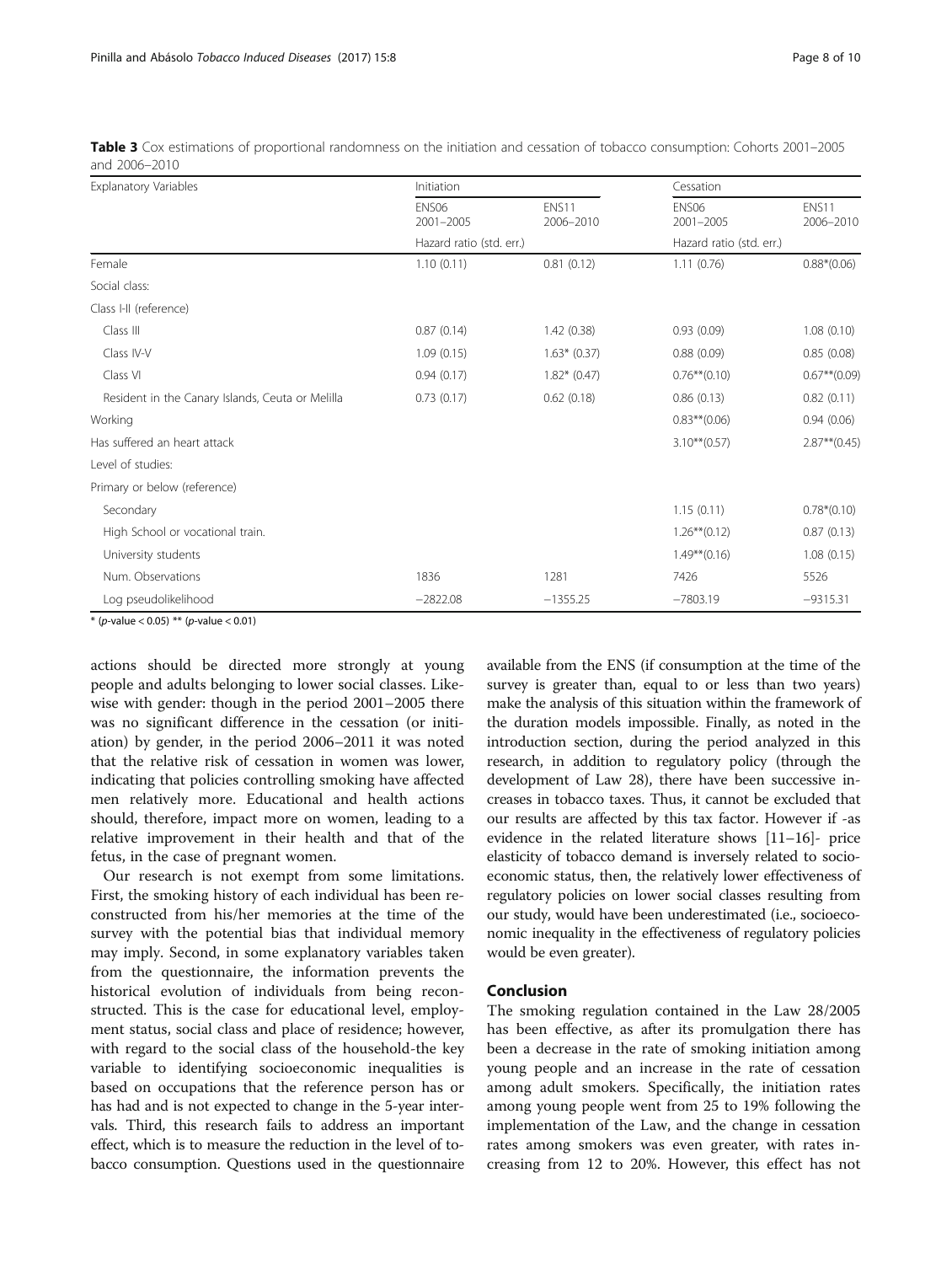<span id="page-8-0"></span>been equal by socioeconomic groups as shown by relative risks. Before the regulation policy, social class was not a statistically significant factor in the initiation of daily smoking; however, following the implementation of the Law, young people belonging to social classes IV-V and VI had a relative risk of starting smoking 63 and 82% higher than young people of higher social classes I-II. On the other hand, lower social class also means a lower probability of smoking cessation; however, the relative risk of cessation for a smoker belonging to a household of social class VI (compared to classes I-II) went from 24% lower before the Law to 33% lower following the law's implementation.

# **Endnotes**

<sup>1</sup>In Spain, prevalence of smoking among adults aged ≥15 years in 2012 is 33,7% for men and 28.0% for women, above the international average, particularly in the case of women (average of 9.1%), not so much for men (33,6%) [[38\]](#page-9-0). <sup>2</sup>

 $2$ Together with Law 28/2005, there was a royal decree that modified tax rates on tobacco, further modified in February and October of the same year and also in subsequent years.

<sup>3</sup>In Spain, the concern to reduce social health inequalities can be shown in the National Health System Laws (The General Health Act, 1986 and the National Health System Cohesion and Quality Act, 2003) and is also sustained by opinions of the general public [[39\]](#page-9-0).

#### Abbreviations

EHS: European health survey; ENS: Spanish national health survey; ENS06: 2006–07 Spanish national health survey; ENS11: 2011–12 Spanish national health survey; ITC: International tobacco control; NPPCT: National plan for prevention and control of tobacco use

#### Acknowledgement

We are grateful to the Ministry of Economy and Competitiveness (project ECO2012-36150) for financial support to undertake this research.

#### Funding

This study has had the financial support of the research project ECO2012- 36150, Ministry of Economy and Competitiveness.

#### Availability of data and materials

Please contact author for data requests.

### Authors' contributions

JP and IA conceived the main idea of study and made the study design. JP performed the statistical analysis. JP and IA contributed to interpreting results and giving ideas in revising the manuscript. The two authors have read and given their final approval to the version to be published and have agreed to be accountable for all aspects of the research relating to accuracy and integrity of any part of the work. The two authors read and approved the final manuscript.

### Competing interests

The authors declare that they have no competing interests.

#### Consent for publication

Not applicable.

### Ethics approval and consent to participate

Not applicable.

### Author details

1 Departamento de Métodos Cuantitativos en Economía y Gestión (Universidad de Las Palmas de Gran Canaria). Facultad de Economía, Empresa y Turismo. Campus Universitario de Tafira, 35017 Las Palmas de Gran Canaria, Spain. <sup>2</sup> Departamento de Economía Aplicada y Métodos Cuantitativos; Instituto Universitario de Desarrollo Regional (Universidad de La Laguna). Facultad de Economía, Empresa y Turismo. Universidad de La Laguna, Campus de Guajara, 38071 La Laguna, Tenerife, Spain.

### Received: 27 May 2016 Accepted: 27 December 2016 Published online: 28 January 2017

#### References

- 1. World Health Organization. Global Health Risks. Mortality and burden of disease attributable to selected major risks. 2009. [http://www.who.int/](http://www.who.int/healthinfo/global_burden_disease/GlobalHealthRisks_report_full.pdf) [healthinfo/global\\_burden\\_disease/GlobalHealthRisks\\_report\\_full.pdf.](http://www.who.int/healthinfo/global_burden_disease/GlobalHealthRisks_report_full.pdf)
- 2. Cuesta-Arzamendi JL, Muñagorri I, Arana X. Políticas y legislación en materia de tabaco. Informe (Observatorio Vasco de Drogodependencias) n°20; Vitoria-Gasteiz: Eusko Jaurlaritzaren Argitalpen Zerbitzu Nagusia. Servicio Central de Publicaciones del Gobierno Vasco. 2009.
- 3. Hyland A, Barnoya J, Corral JE. Smoke-free air policies: past, present and future. Tob Control. 2012;21:154–61.
- 4. Mackenbach JP, Stirbu I, Roskam AJ, Schaap MM, Menvielle G, Leinsalu M, et al. Socioeconomic inequalities in health in 22 European countries [research support, non-U.S. gov't]. N Engl J Med. 2008;358(23):2468–81.
- 5. Mackenbach JP. The persistence of health inequalities in modern welfare states: the explanation of a paradox. Soc Sci Med. 2012;75(4):761–9.
- 6. Eikemo TA, Hoffmann R, Kulik MC, Kulhánová I, Toch-Marquardt M, Menvielle G, et al. How can inequalities in mortality be reduced? a quantitative analysis of 6 risk factors in 21 European populations. EURO-GBD-SE Consortium. PLoS One. 2014;9(11):1–13.
- 7. Mackenbach JP, Kulhánová I, Bopp M, Deboosere P, Eikemo TA, Hoffmann R, et al. Variations in the relation between education and cause-specific mortality in 19 European populations: a test of the "fundamental causes" theory of social inequalities in health. EURO-GBD-SE Consortium. Soc Sci Med. 2015;127:51–62.
- 8. Nagelhout GE, De Boer D, Kunst AE, Van der Meer R, De Vries H, Van Gelder BM, et al. Trends in socioeconomic inequalities in smoking prevalence, consumption, initiation, and cessation between 2001 and 2008 in the Netherlands. Findings from a national population survey. BMC Public Health. 2012;12(303):1–9.
- 9. Bosdriesz JR, Willemsen MC, Stronks K, Kunst AE. Socioeconomic inequalities in smoking cessation in 11 European countries from 1987 to 2012. J Epidemiol Community Health. 2015;69(9):886–92. doi[:10.1136/jech-2014-205171](http://dx.doi.org/10.1136/jech-2014-205171).
- 10. Alves J, Kunst AE, Perelman J. Evolution of socioeconomic inequalities in smoking: results from the Portuguese national health interview surveys. BMC Public Health. 2015;15(311):1–7.
- 11. Townsend J, Roderick P, Cooper J. Cigarrete smoking by socioeconomic group, sex and age: effects of price, income and health publicity. Br Med J. 1994;309:923–7.
- 12. Farrelly MC, Bray JW, Pechacek T, Woollery T. Response by adults to increases in cigarette prices by sociodemographic characteristics. South Econ J. 2001;68:156–65.
- 13. Gruber J, Sen A, Stabile M. Estimating price elasticities when there is smuggling: the sensitivity of smoking to price in Canada. Journal of Health Economics. 2003;821–42.
- 14. Colman G, Remler DK. Vertical equity consequences of very high cigarette tax increases: if the poor are the ones smoking, how could cigarette tax Increases be progressive?. NBER Work Pap Ser 10906. 2004.
- 15. Lee JM, Hwang TC, Ye CY, Chen SH. The effect of cigarette price increase on the cigarette consumption in Taiwan: evidence from the national health interview surveys on cigarette consumption. BMC Public Health. 2004;4:61. doi[:10.1186/1471-2458-4-61.](http://dx.doi.org/10.1186/1471-2458-4-61)
- 16. Levy DT, Chaloupka F, Gitchell J. The effects of tobacco control policies on smoking-rates: a tobacco control scorecard. J Public Health Manag Pract. 2004;10(4):338–53.
- 17. Nargis N, Ruthbah UH, Hussain AKM, et al. The price sensitivity of cigarette consumption in Bangladesh: evidence from the International Tobacco